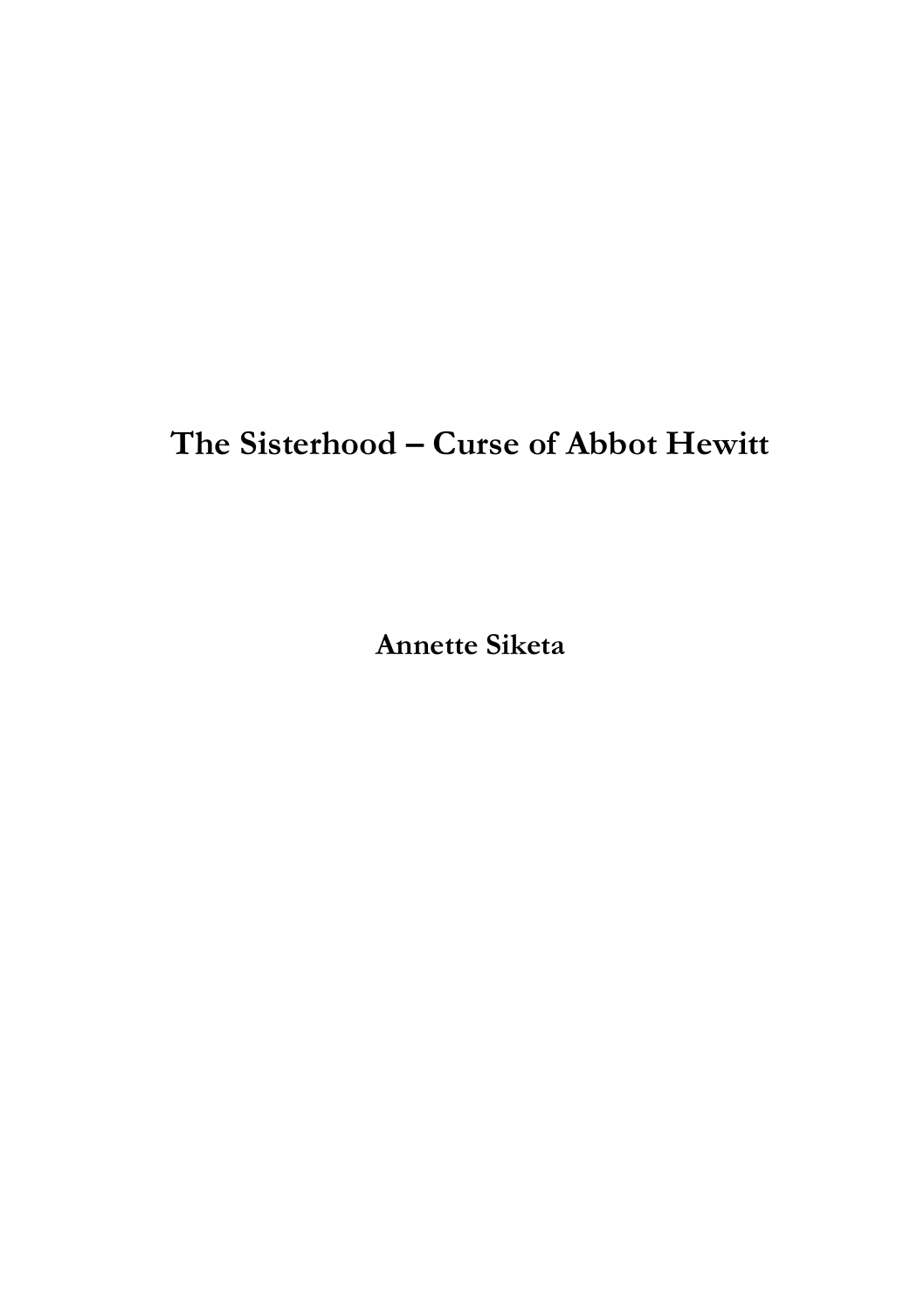Other Books

The Sisterhood – Cathy's Kin Those Ghostly Victorians The Ghosts of Camals College Chameleon – The Death of Sherlock Holmes

Electronic versions, plus a range of free short stories, are available for download at [www.smashwords.com](http://www.smashwords.com/)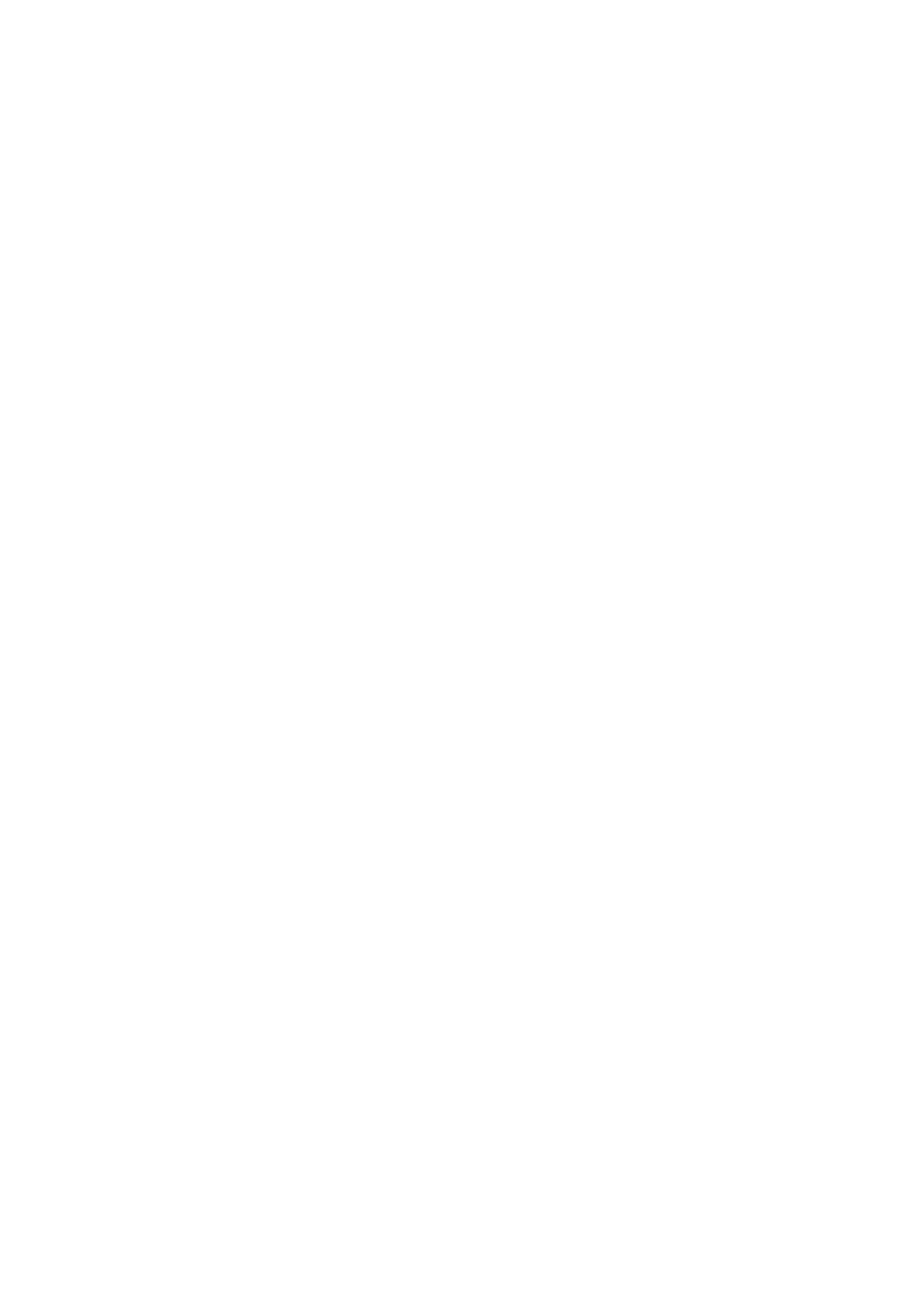## **Prologue**

*1 - May Day, 1536*

Father Hewitt stood in the great archway that was the main entrance to the abbey. The heavy, iron-studded wooden gates had been opened a little earlier, and now, with his belly full of breakfast and the weariness of the previous evening driven from his bones, his humour and spirit were completely restored.

Adding to his contentment was the fact that it was May Day, and that the village of Holton – of which the Father was inordinately proud, was a kaleidoscope of colour. Everything from horses to horseshoes had been decorated in all manner of bunting. Even the pigs in a nearby sty had received a good scrubbing.

Situated on a rise, the abbey commanded a spectacular view of the countryside, of the hamlets and cottages and gently grazing sheep, of the spectacular Thornley Forest and its many waterways in the distance, where a man could catch a trout for his supper as easily as he could snare a rabbit.

"If we had prayed for a month," said Father Eastgate, blinking slightly as he emerged from the shadows of the abbey into the daylight, "I don't think we could have been granted better weather. It's on days like these that God allows us to forget our troubles and see only the good in the world," and as though to emphasise the point, a young girl aged about ten, her hair woven with wild flowers, bounded up to them.

"Father Hewitt," she said excitedly, "Lexy has been delivered of her puppies and papa said I could keep one. Would you bless it for me?"

"Another litter? Goodness me, that terrier of yours should be declared a manufacturer."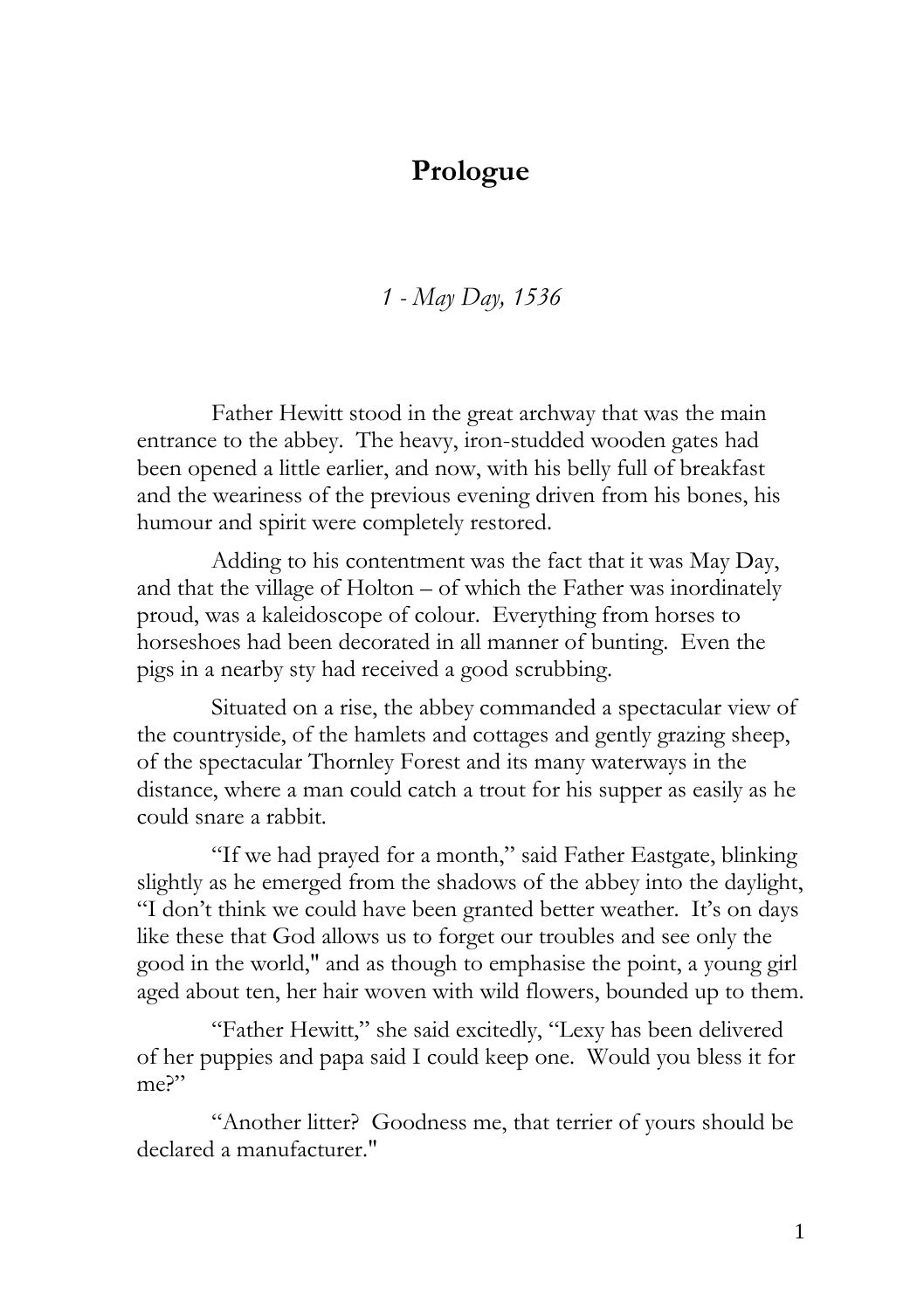The girl looked puzzled. Nevertheless, she held out a ball of silky black fur. Father Hewitt closed his eyes, muttered a reverent 'bless you', and touched the dog with his weather-beaten hand.

The animal evinced a pitiful whine. Father Hewitt stroked the tiny head. "I think you should return it to its mother. It's far too young to be weened as yet."

"Yes, Father," said the girl as she skipped away. "Thank you."

Father Eastgate chuckled. "The dog will die of love before starvation."

Father Hewitt cast his eyes skywards. Such was his countenance that his next words might have been a prayer. "Would that we all die that way."

The monks stood quietly for a moment or two, and then Father Eastgate's expression changed from contentment to disapproval. "But that kind of love will never be sanctioned." He pointed to a young couple behind a makeshift pie stall who, clearly thinking themselves out of sight, were kissing and fondling each other.

"Oh, don't be so severe, it's just high-jinks," said Hewitt mildly, but as he turned his gaze away from the canoodling couple, he added silently, 'and Lord knows we'll all need plenty of them before too long'.

In the early 1530's, Henry VIII had instituted a series of acts and measures to reform the religiosity. There were numerous reasons for this, but in the minds of the people they boiled down to two. Firstly, that some denominations attracted more loyalty and devotion than the Crown, which Henry's massive ego and stomach could not digest. Secondly, with their extensive lands and constant stream of tides and tributes, many churches were exceedingly rich, and Henry wanted money to pay for his seemingly unquenchable 'on again off again' war with France.

The ecclesiastics, although pledging allegiance to the King, had vowed to adhere to Papal supremacy, and to restore religious establishments and lands to their hitherto ejected possessors. But, the more the churches baulked at the reforms, the more Henry had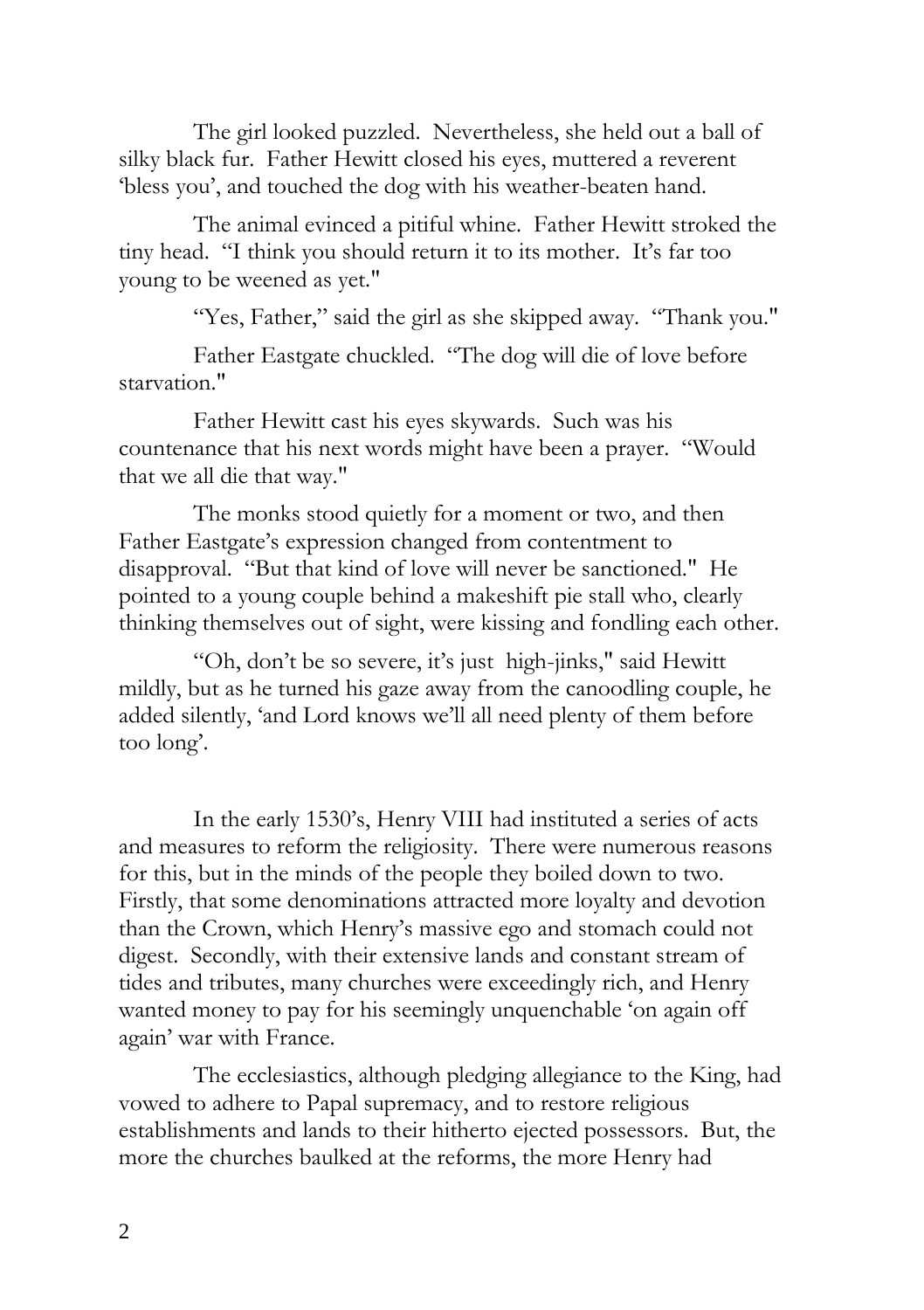tightened his grip, so that in time, the prolific desecration of sacred structures, the destruction of shrines and images long venerated, the ejection of ecclesiastics renowned for their hospitality, piety, and learning, had done much to unsettle the country.

The examining commissioners, headed by the hated Thomas Cromwell, were treated with barely disguised contempt, especially in the North, where skirmishes and attacks on Royalist troops and sympathisers were not uncommon.

"By the way," said Father Eastgate, "a messenger brought some news last night while you were out. Except for a list of certain men, the King will pardon all insurgents provided they desist at once."

"How generous of him," said Hewitt sarcastically. "And did he say anything about reparation? No, of course he didn't, and I don't need divine intervention to know whose name heads the list."

Father Eastgate grunted. "And I doubt mine is near the bottom, nor that of Father Haydock either."

"The King is an unrelenting tyrant. None of his supposed terms are acceptable, and he knows it. Look at these people. Is not our abbey smitten with poverty because of Royal greed? Have not the homeless, whom we once fed and sheltered, gone away hungry and without rest? Have not the sick, whom we would have attended, died miserable deaths in fields and hedgerows?

"Mark my words, if the rapacious designs of the King and his henchmen are allowed to continue, poverty will not be confined simply to the Church. We are being plundered under the guise of reform to fill the King's coffers, and though I do not necessarily wish it, it will be the Crown that suffers more in the end."

"And with my Lord of Leeds, our so-called protector, in accord with the King's purpose, what hope have we?"

"Very little I'm afraid."

"Perhaps we should ask Einyon Dymock to intercede on our behalf. He claims to have the answers."

"Einyon Dymock?" Father Hewitt was momentarily puzzled. He prided himself on knowing every family within his parish. However, such was royal inflexibility, that demands on the abbey's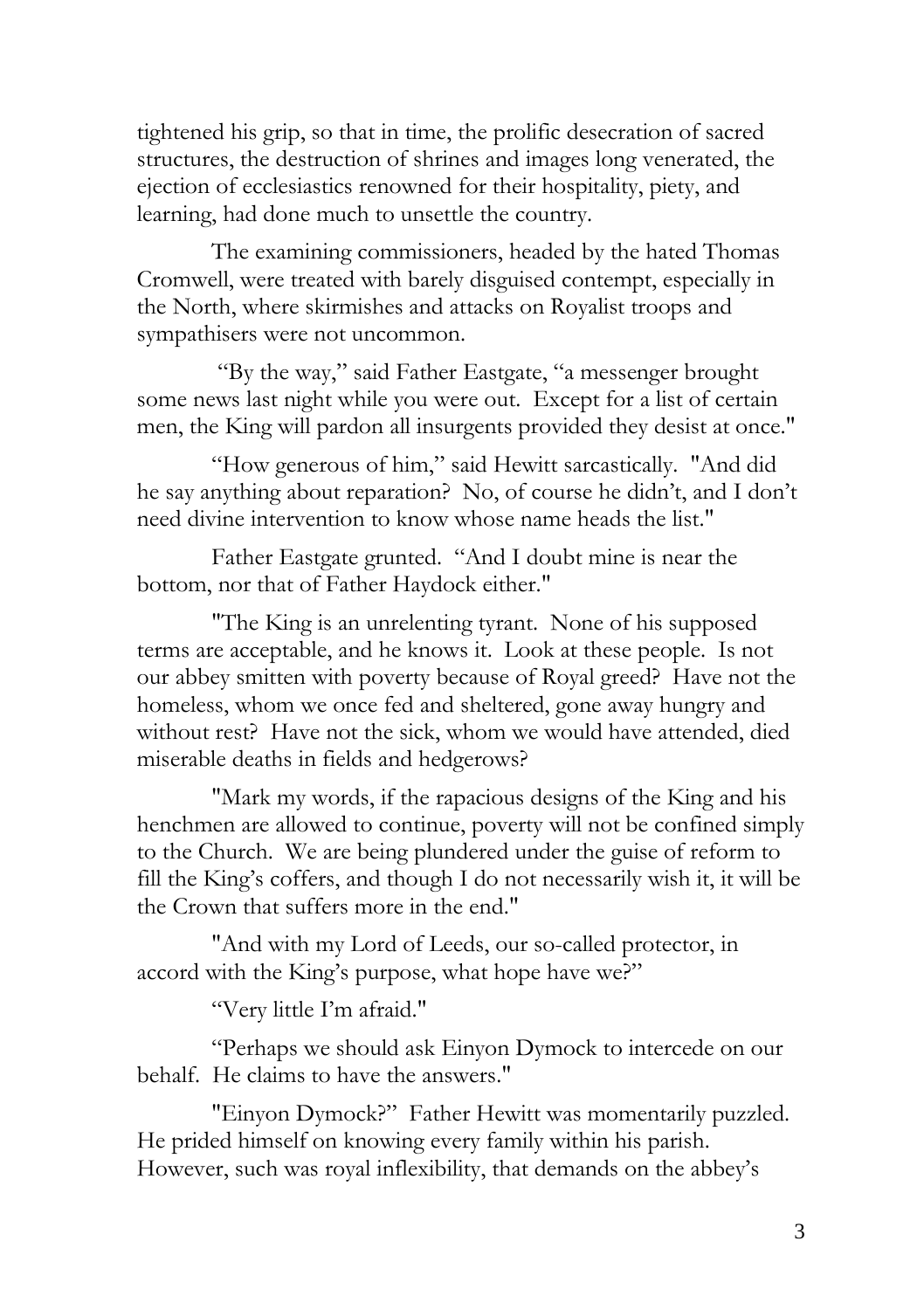meagre resources had been steadily increasing, and as a consequence, the prelate had had little time to acquaint himself with recent arrivals in the area. "Ah, you mean our so-called warlock. He who allegedly has a witch for a wife."

"The very same, though I concede that his wife, Bess, is too young and pretty to be a witch."

"I have not had an opportunity to speak to either. What manner of man is Dymock?"

"A paradox. His appearance matches his reputation, and yet he is very intelligent, skilled in the use of herbs and potions, and can speak and write well when he chooses. I have approached him several times about his unchristened child, but he is reluctant to have it baptised, though his wife is eager enough."

He had sounded rather disappointed, as though he'd lost a threepenny bit and only found a farthing. Father Hewitt touched his arm. "Don't be disheartened. I'll make it a point to speak to him."

"No sooner said than done. He's over there."

A tall slim man with brown hair turning to grey, was standing near a small open fire on which a peddler was frying sausages. Watching the proceedings and licking his lips, was a large black dog of indeterminate breed.

The alleged warlock turned his head, saw the monks looking at him, and with the dog at his heels, approached. He was closely followed by two men of middle age. The first, Cuthbert Durham, was a broad-shouldered forester, with a healthy complexion and curling brown hair. He was wearing a Lincoln-green tunic and had an eagle feather in his soft felt hat. As this was a festive occasion, he was not carrying his usual implements of axe and bow. Even so, the bonehandled hunting knife thrust into his girdle was exceptionally sharp. The second man, Hal Mcnab, was in leather jerkin and cambric shirt, a drinking horn slung around his shoulders.

"Good morning, Fathers," said Einyon. "A most pleasant day for a fair."

"It is indeed," responded the abbot genially.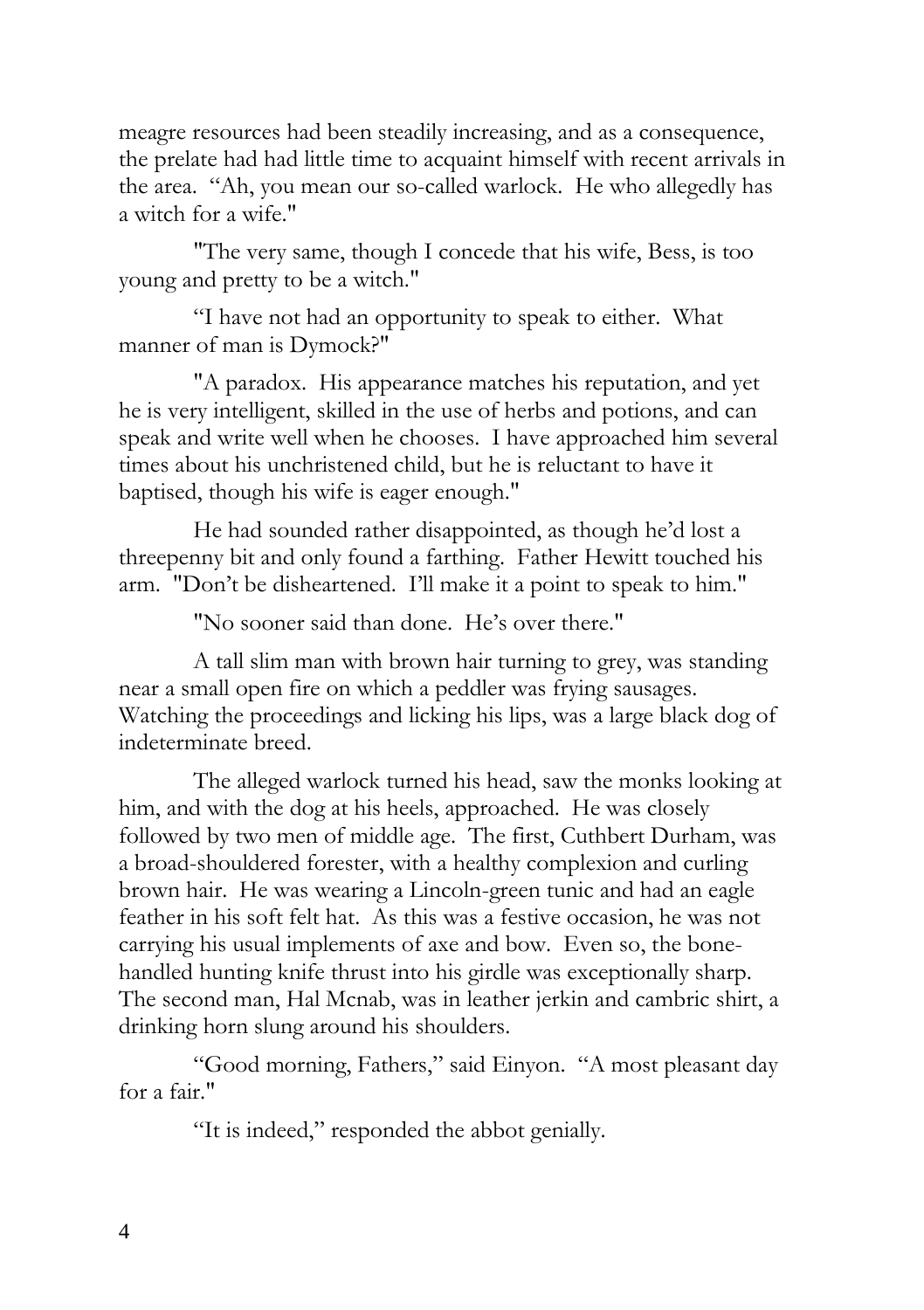"Pity it will be thy last." Einyon had spoken so matter-offactly that he might have been discussing the price of wheat. But rather than being annoyed by the man's impudence, Father Hewitt was bemused.

"Oh? How so?"

"Because your destruction approaches."

The abbot looked around. "Unless you're counting wenches, I see no army."

Einyon shrugged. "Mock as you will, but the King will have the last laugh on you and all your kind."

"Heathen!" cried Father Eastgate angrily. "Be gone or…" but his words were lost in a sudden commotion.

Without care for man, woman, or beast, a large troop of horsemen had cantered into the throng. Tables were overturned, food was sent flying, and the people scattered like ants. Terrified out of her wits, the little girl with the flowers in her hair stood frozen to the spot. She was dragged to safety just in time, but not before she dropped the puppy. The girl screamed as the horsemen came to a stop, the tiny creature obscured in a forest of legs and hooves.

Father Hewitt stared at the now pulpy mass on the ground. His eyes were blazing as he walked towards the leading horseman. In the interim, Hal Mcnab had never taken his eyes off Einyon Dymock, whose lips were moving as if in silent prayer. Then, as his own black dog began to follow the abbot, there was a sudden infestation of toads.

In the chaos that followed, nobody except Hal saw the dog prepare to attack. A moment later the animal fell dead, a knife buried in its neck. Hal ran forward, retrieved his weapon, and took off. Incandescent with rage, Einyon whirled around to espy the culprit, but both Hal and Cuthbert were already gone.

Unaware of what had taken place behind him, Father Hewitt glared at the leading horseman. "Sir Henry Stoddard! May you be damned for the damage you have wrought this day."

"Dammed?" Stoddard laughed and turned to the horseman beside him. "You hear that, Master Faulkner? He wears the garb of a priest and so naturally we should fear his wrath."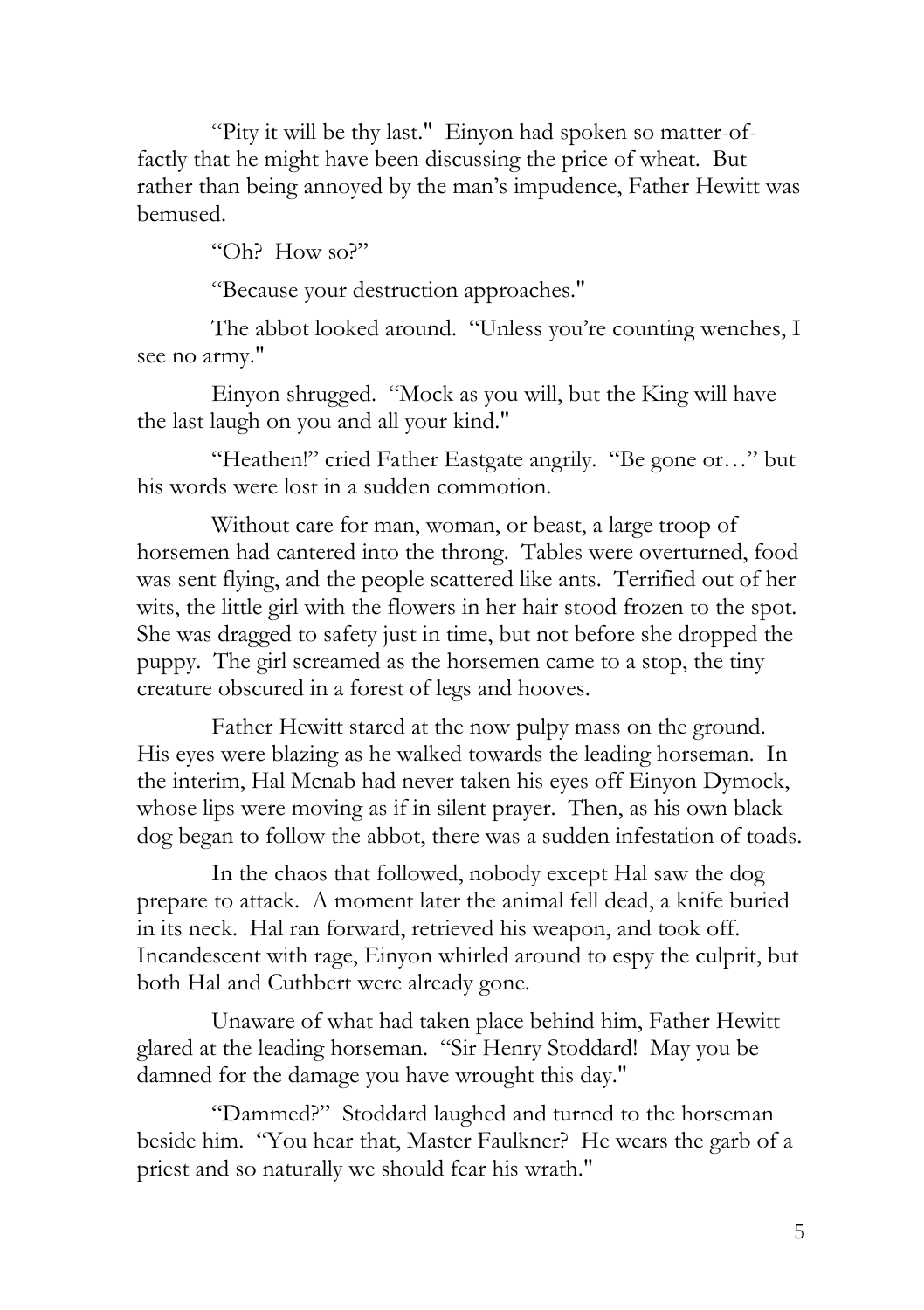Faulkner looked at the sky and parodied praying. "God forgive me." He held up a bejewelled gloved hand. "Ah, but I forget, my Lord of Leeds hath declared that he is to be tried as a traitor. Mayhap he is no longer a priest."

"And deservedly so," cried Stoddard. "Seize him!" Two halberdiers, their hands sheathed in chain-mail gloves, jumped from their horses and advanced, and amidst loud protestations which quickly changed to cries of horror, punched the defenceless abbot to the ground.

## *II – Death, and More Death*

It was three months later, and a pall of gloom had settled over Holton, a circumstance seemingly reflected throughout the realm. A week after Fathers' Hewitt, Eastgate, and Haydock had been conveyed to Leeds Castle for examination, Queen Ann Boleyn had been arrested for treason and adultery. After what amounted to a 'show trial', her five allwere executed on Tower Hill on the 17th of May, and the Queen herself, four days later inside the Tower on the green. Shortly thereafter, rumours of witchcraft began to circulate.

Catherine of Aragon, the King's first wife, who had died in January, had been buried at Peterborough Cathedral. At the moment Ann's head was struck from her body, all the tapers and candles surrounding the former Queen's tomb went out.

It was also alleged, predominantly by those who had plotted Ann's downfall, that she was the possessor of a sixth finger, in the form of a second little finger on her right hand, and that she had used witchcraft to ensnare the King.

But any propaganda value that could have been exploited from these circumstances, especially the justification for beheading a Queen, was shattered by the King himself, for barely two weeks after Anne's ignominious death, he married Jane Seymour.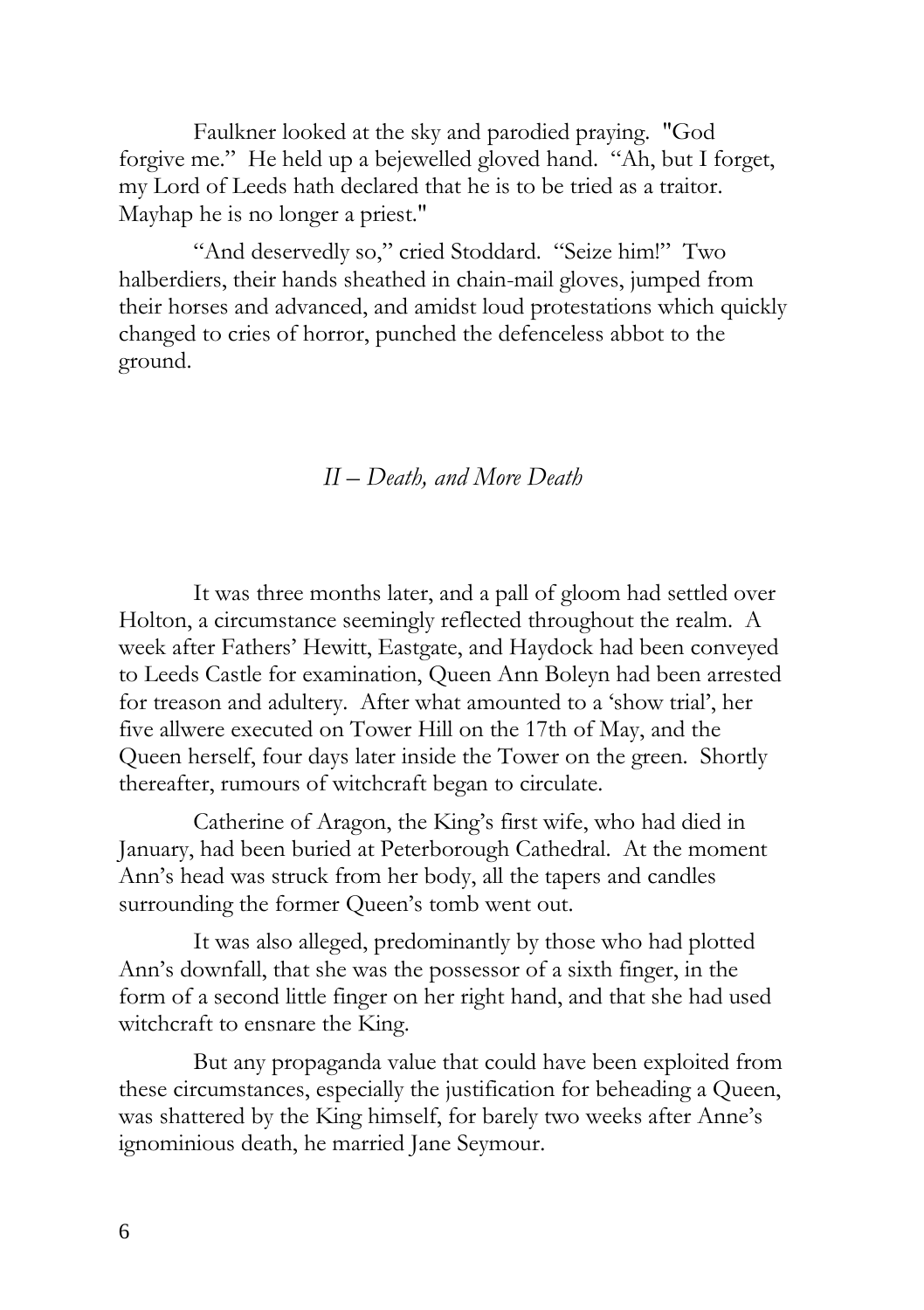Changes had also taken place inside the abbey, and like the royal game of musical thrones, not for the better. The abbey had been stripped and ransacked. Many of the statues perched on the parapets had been desecrated, while the flower and vegetable gardens, once so lovingly tended to by the monks, were little more than tangled weeds. In addition, Stoddard's troops, who had been left behind to guard the abbey, had raided the cellars, and one night in drunken reverie, had made a mighty bonfire of the library. Many valuable books and parchments had been destroyed, as were several outbuildings and most of the main church. Altogether, it was a poor prize for the King.

Hal Mcnab and Cuthbert Durham were two of the many villagers who were watching the approaching procession. Father Hewitt and his co-accused were returning to Holton to be executed. The outcome of their examination and trial, to be 'hung by the neck until thee be dead', had more or less been a foregone conclusion, though they had been spared the ignominy of being 'drawn & quartered'. Father Hewitt had begged that they be allowed to die within the confines of the abbey. The Earl of Leeds had agreed to the request, not caring where the punishment was inflicted. Moreover, he had handed the responsibility to Sir Henry Stoddard, who to judge from the way his eyes had gleamed at the time, relished the task.

"The filthy swine," said Cuthbert bitterly, glaring at Henry Stoddard with hate-filled eyes. The comment was well- founded, for shortly after the arrest of the priests, the forester's license to cut and sell wood from the great Thornley Forest, had been revoked in favour of a royalist sympathiser. Deprived of his livelihood and with little money for food, his once healthy complexion was now rather sallow, and his hitherto admired physique had lost much of its tone.

"I tried to leave some beer at the main gate for the abbots," said Hal, "but one of the guards knocked me on the head with his pike and said that I'd hang with the others if I didn't go away."

Cuthbert balled his hands into fists. "That we should be ruled by such a King, and nobody dare say a word against him. We can't stand by and see the Fathers hanged like dogs. Surely we can do something."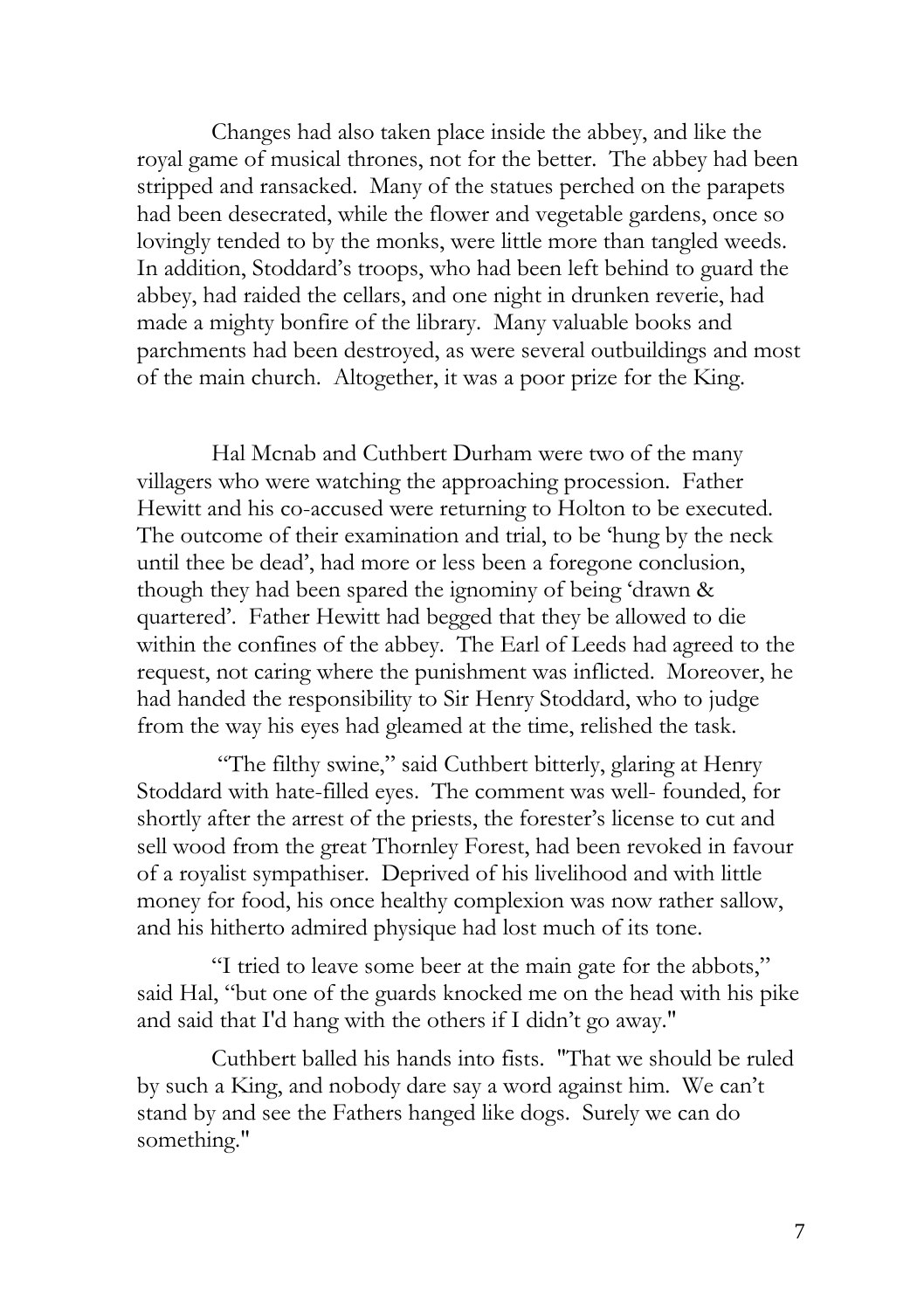"Only if you want to spill your own worthless blood," said a voice from behind. Hal and Cuthbert whirled around. Einyon Dymock grinned at them malevolently and then walked away.

"And he deserves a dagger as well," said Hal. "Not only has he become very friendly with Stoddard, but when I saw what he did the other night…" He paused, crossed himself, and spit on the ground.

"What did he do?"

"I went out to try and snare a rabbit for me dinner, and happened to glance through the rear door of his house, which was wide open. He was surrounded by hags, who were sticking pins into a small doll. When they'd finished, he banged his staff on the floor and a big black man emerged from the shadows. I never seen skin that colour before, and damn me if my blood didn't freeze when he said that the child would be sacrificed at the next meeting.

Cuthbert stiffened. "Child? Did they mean Bess's daughter?" he asked, trying to keep his voice steady. His acquaintanceship with the child and its mother was far more intimate than her husband would have liked.

But Hal's attention was back on the procession. "Look, there's Father Hewitt. God preserve us, look at his face! He looks like a corpse already."

Such was the crowd near the abbey that the procession was forced to stop, and though seated and bound to a rail of a cart, Father Hewitt took the opportunity to deliver a benediction.

"Bless you my children. I wish I could spare you the sight of what is to come."

"Don't worry, Father," said Hal robustly, "we'll save you."

"Nay, lad, I implore you to desist. It will avail thee nothing. The enemy is too strong, and there's been too much blood shed already."

Henry Stoddard, who had been at the head of the procession, whirled his horse around, and escorted by four halberdiers, rode up to the group. "Durham, Mcnab, move away from the traitors or you also will be arrested."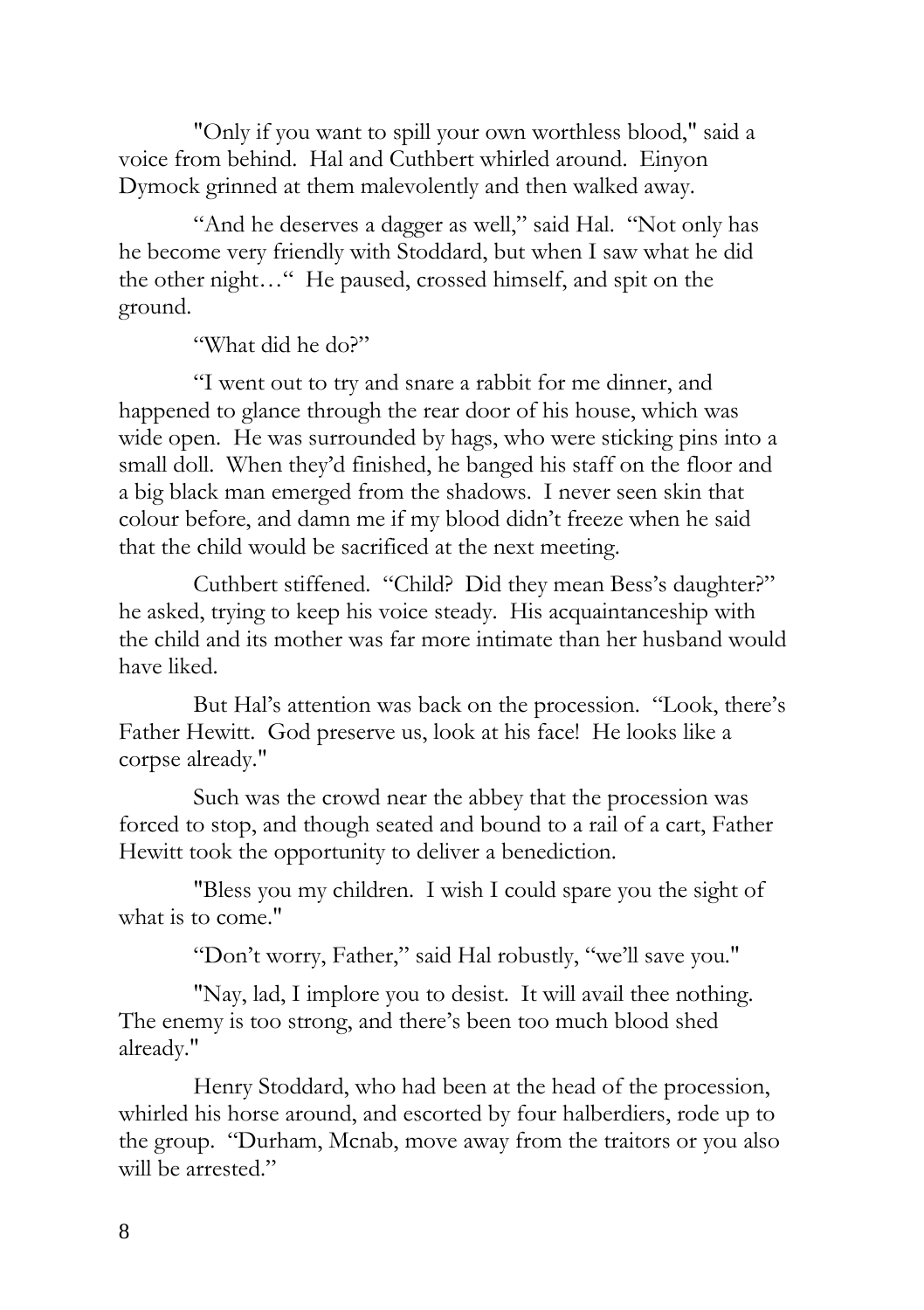"No man shall lay hands on me!" Cuthbert stood defiantly. Then, as the guards made to move forward, he punched one in the face and grabbed his pike. "Keep back or I swear I'll run you through. I am no traitor."

"Put down thy weapon, Cuthbert," said Father Hewitt quietly. "I know thee are no traitor, even if these sons of Satan do not."

Einyon Dymock pushed his way to the front and bowed to Stoddard. "My lord, allow me to disarm him."

"A challenge?" said the Squire musingly. He looked at Cuthbert. "Do you accept?"

"If anyone deserves to kiss the pike, it's him!" Then, seeing that Einyon was unarmed, Cuthbert gave the weapon to Hal. "It shall never be said that Cuthbert Durham fought unfairly. Now, touch me if thy dare!"

The fight was over in seconds. With almost superhuman quickness, Einyon sprang forward and grabbed the forester by the throat, and although Cuthbert was no slouch, it soon became apparent that he was waning. Hal Mcnab, fearful that his friend would be strangled to death, poked the wizard with the pike.

Even on his deathbed many years later, Hal could not state with certainty whether the combatants had shifted position, or his aim had been untrue. In either event, instead of discouraging the wizard, the pike sank into Cuthbert's left side.

As Cuthbert collapsed on the ground, Einyon sprang aside, his clothes sprayed with blood. With an anguished cry, Hal fell to his knees and desperately tried to staunch his friend's wound. He was dragged away by the soldiers just as a pretty young woman with a babe in her arms, advanced on Einyon.

"What have you done?" she demanded of her husband.

"Nothing. The fool challenged me and was hurt with a pike."

Still holding the child, Bess Dymock knelt beside the inert man and examined the wound. There were tears in her eyes as she wiped her bloody hand on the child's blanket. "You can save him. I know you can. He does not deserve to die like this."